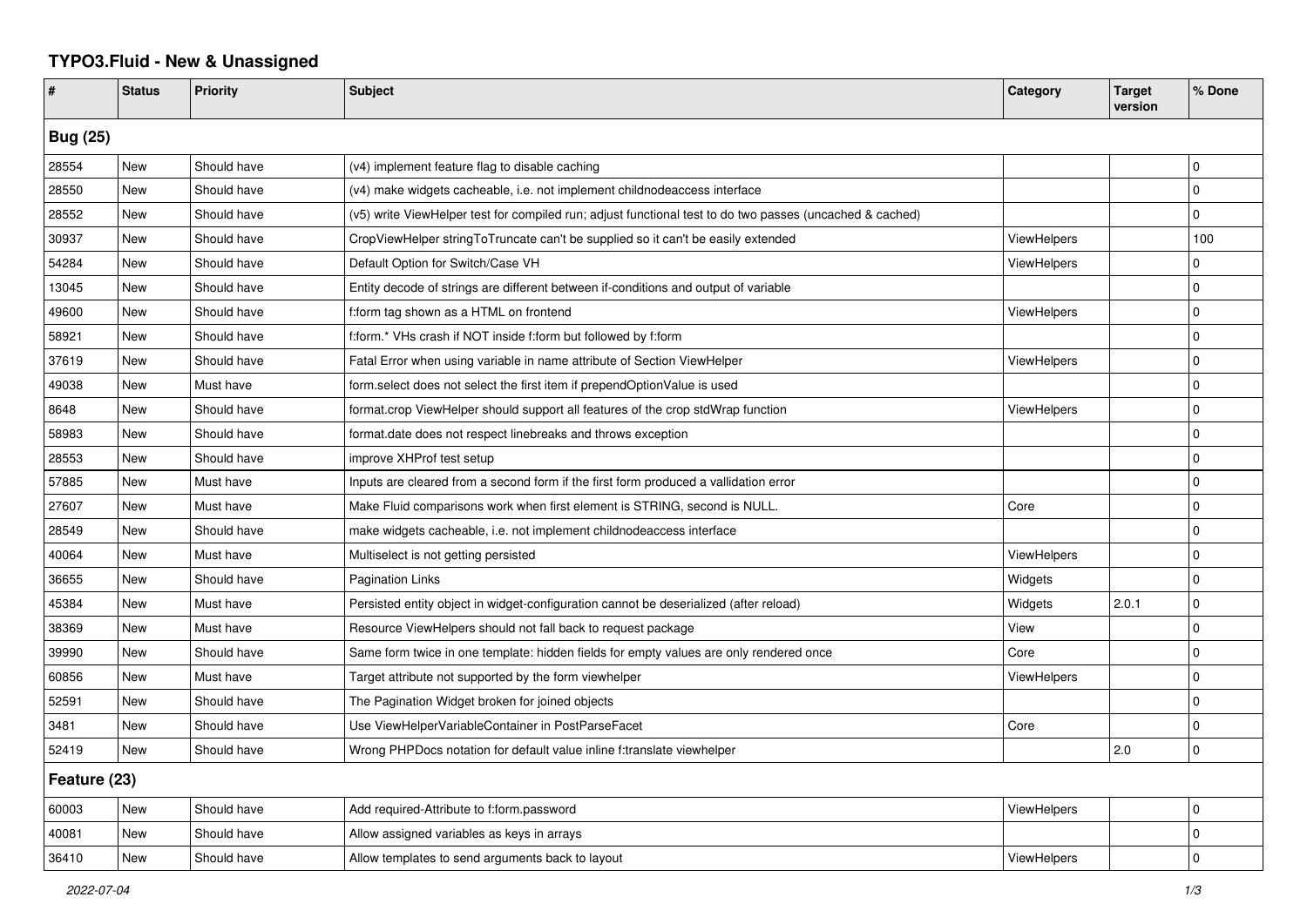| ∦                | <b>Status</b> | Priority             | <b>Subject</b>                                                                                      | Category    | <b>Target</b><br>version | % Done      |  |  |
|------------------|---------------|----------------------|-----------------------------------------------------------------------------------------------------|-------------|--------------------------|-------------|--|--|
| 48355            | New           | Could have           | Assign output of viewhelper to template variable for further processing.                            |             |                          | 0           |  |  |
| 46545            | <b>New</b>    | Should have          | Better support for arrays in options of SelectViewHelper                                            |             |                          | $\mathbf 0$ |  |  |
| 60181            | New           | Could have           | Caching mechanism for Fluid Views/Templates                                                         | View        |                          | 0           |  |  |
| 38130            | <b>New</b>    | Should have          | Checkboxes and multiple select fields should have an assignable default value                       |             |                          | $\Omega$    |  |  |
| 7608             | <b>New</b>    | Could have           | Configurable shorthand/object accessor delimiters                                                   | Core        |                          | 0           |  |  |
| 1907             | New           | Could have           | Default values for view helpers based on context                                                    | Core        |                          | 0           |  |  |
| 45153            | <b>New</b>    | Should have          | f:be.menus.actionMenuItem - Detection of the current select option is insufficient                  |             |                          | $\mathbf 0$ |  |  |
| 62346            | <b>New</b>    | Could have           | f:comment should have high precende                                                                 | Core        | 3.x                      | $\Omega$    |  |  |
| 31955            | New           | Should have          | f:uri.widget                                                                                        | Widgets     |                          | $\Omega$    |  |  |
| 10472            | <b>New</b>    | Could have           | Fluid Standalone distribution                                                                       | Core        |                          | 0           |  |  |
| 4704             | <b>New</b>    | Should have          | Improve parsing exception messages                                                                  | Core        |                          | $\Omega$    |  |  |
| 51100            | <b>New</b>    | Must have            | Links with absolute URI should have the option of URI Scheme                                        | ViewHelpers |                          | $\mathbf 0$ |  |  |
| 30555            | New           | Could have           | Make TagBuilder more extensible                                                                     | Core        |                          | $\Omega$    |  |  |
| 42397            | New           | Should have          | Missing viewhelper for general links                                                                |             |                          | $\Omega$    |  |  |
| 36559            | <b>New</b>    | Could have           | New widget progress bar                                                                             |             |                          | $\Omega$    |  |  |
| 60271            | New           | Should have          | Paginate viewhelper, should also support arrays                                                     |             |                          | $\Omega$    |  |  |
| 39936            | <b>New</b>    | Should have          | registerTagAttribute should handle default values                                                   | ViewHelpers |                          | 0           |  |  |
| 33215            | New           | Should have          | RFC: Dynamic values in ObjectAccess paths                                                           |             |                          | 0           |  |  |
| 9514             | New           | Should have          | Support explicit Array Arguments for ViewHelpers                                                    |             |                          | $\Omega$    |  |  |
| 51277            | <b>New</b>    | Should have          | ViewHelper context should be aware of actual file occurrence                                        |             |                          | 0           |  |  |
| <b>Task (12)</b> |               |                      |                                                                                                     |             |                          |             |  |  |
| 9950             | <b>New</b>    | Should have          | Binding to nested arrays impossible for form-elements                                               | ViewHelpers |                          | 0           |  |  |
| 26664            | <b>New</b>    | Won't have this time | Clean up Form ViewHelpers                                                                           | ViewHelpers |                          | 75          |  |  |
| 47669            | <b>New</b>    | Should have          | FormViewHelper does not define the default request method                                           |             |                          | 0           |  |  |
| 45394            | <b>New</b>    | Should have          | Forwardport Unit test for standalone view                                                           | View        |                          | $\Omega$    |  |  |
| 32035            | New           | Should have          | Improve fluid error messages                                                                        | Core        |                          | 0           |  |  |
| 56237            | New           | Should have          | in-line (Condition)ViewHelpers should not evaluate on parsing                                       |             |                          | U           |  |  |
| 26658            | <b>New</b>    | Won't have this time | Make Form ViewHelpers consistent                                                                    | ViewHelpers |                          | 75          |  |  |
| 42743            | New           | Should have          | Remove inline style for hidden form fields                                                          |             |                          | 0           |  |  |
| 43071            | New           | Should have          | Remove TOKENS for adding fallback teplates in B                                                     |             |                          | $\Omega$    |  |  |
| 43072            | New           | Should have          | Remove TOKENS for adding templates fallback in Backporter                                           | View        |                          | 0           |  |  |
| 10911            | New           | Should have          | Tx_Fluid_ViewHelpers_Form_AbstractFormViewHelper->renderHiddenIdentityField should be more reliable | ViewHelpers |                          | 0           |  |  |